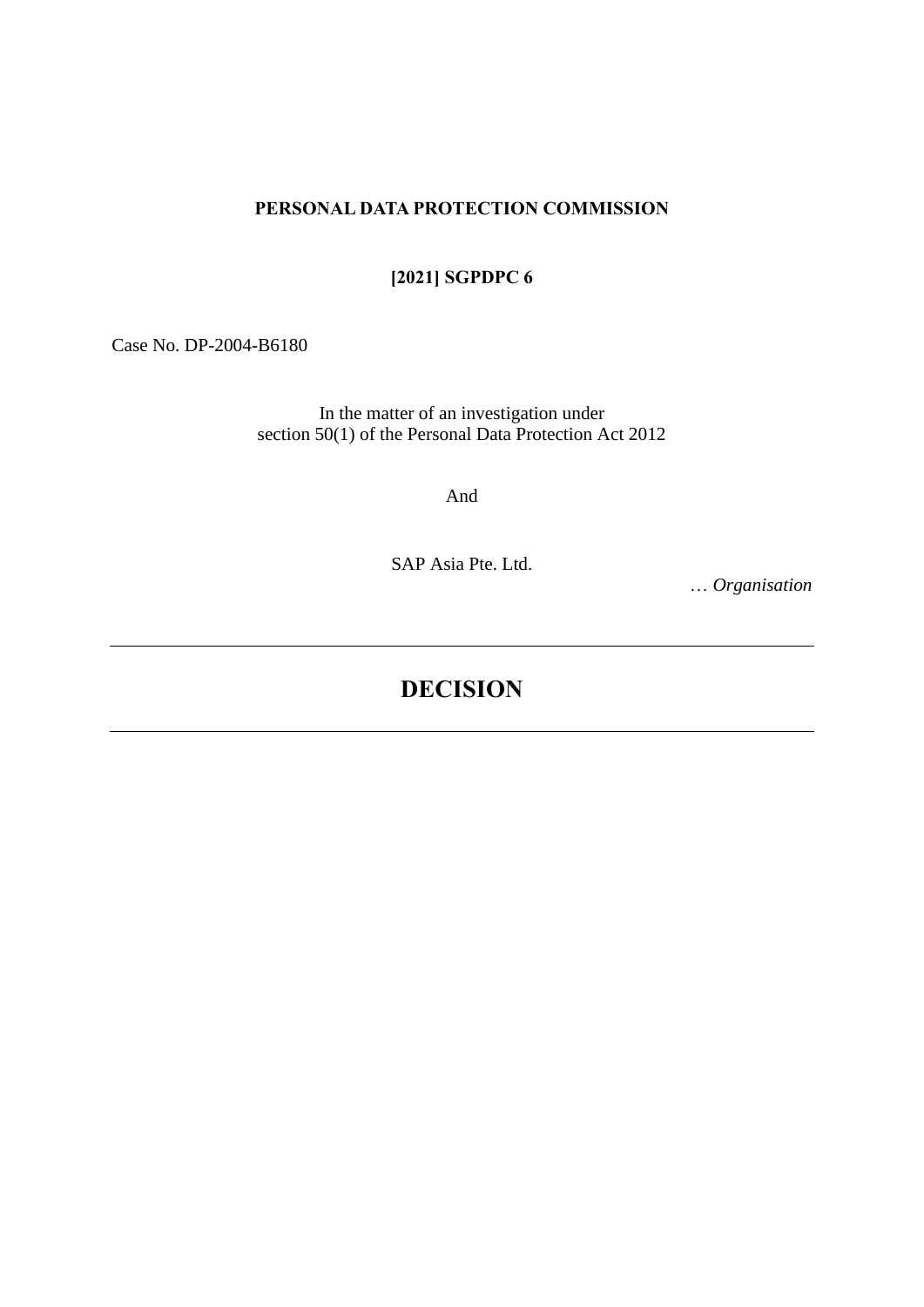### **SAP Asia Pte. Ltd.**

#### **[2021] SGPDPC 6**

Lew Chuen Hong, Commissioner — Case No. DP-2004-B6180

30 July 2021

#### **Introduction**

1 On 1 April 2020, the Personal Data Protection Commission ("**the Commission**") received a complaint that SAP Asia Pte. Ltd. ("**the Organisation**") had disclosed the payroll information of some of its former employees to the wrong email recipients ("**the Incident**"). The Commission commenced investigations into the Incident thereafter.

#### **Facts of the Case**

2 At the material time prior to the Incident, the Organisation had engaged an external vendor ("**the Vendor**") to provide IT solutions for its human resources and payroll system ("**the HR System**"). The Organisation's process of issuing payslips to its employees had been automated as part of the HR System. However, when payslips needed to be issued to individuals who had already left the employment of the Organisation (e.g. final payslips, reimbursements of expenses etc), this could not be done via the HR System. Such payslips needed to be separately generated by the Organisation's human resources department and emailed to the former employees at their personal email addresses. The Organisation was keen to automate the process of issuing payslips to former employees as part of the HR System, and sometime around April 2019, requested the Vendor to develop a new programme within the HR System for this purpose ("**the Programme**").

3 The Organisation had intended to use the Programme to generate and email multiple payslips to multiple former employees simultaneously in one execution of the Programme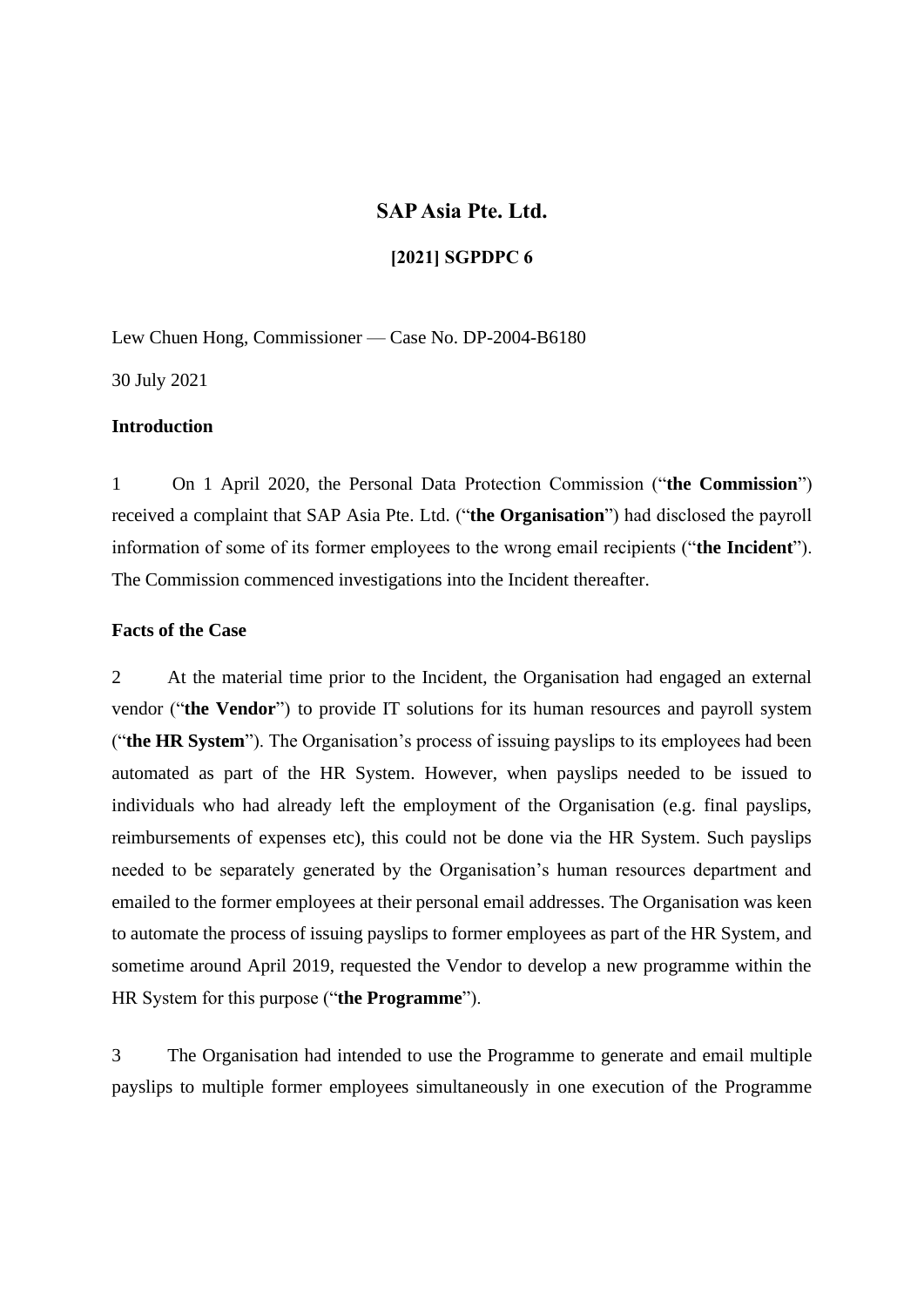("**Multiple Payslip Issuance**"). However, as will be discussed below, this intention was not properly communicated to the Vendor, and the Programme was designed on the incorrect understanding that only a single payslip would need to be issued to a single employee at a time ("**Single Payslip Issuance**").

4 The Organisation executed the Programme for the first (and only) time on 31 March 2020 to generate and deliver payslips to 43 former employees at their personal email addresses. Believing the Programme to be capable of Multiple Payslip Issuance, the Organisation's representative selected all 43 former employees to be issued payslips in one selection screen of the Programme and executed the process. As the Programme had not been designed to be able to properly execute Multiple Payslip Issuance, this execution of the Programme resulted in 29 out of the 43 former employees receiving their own payslip as well as the payslips of other employees. By way of illustration:

(a) The 1 st former employee in the selection received only their own payslip.

(b) The  $2<sup>nd</sup>$  former employee in the selection received their own payslip as well as the payslip of the  $1<sup>st</sup>$  former employee.

(c) The 3rd former employee in the selection received their own payslip as well as the payslips of the 1<sup>st</sup> and 2<sup>nd</sup> former employees.

5 13 of the 43 former employees had not provided the Organisation with valid email addresses and did not receive any emails with payslips. However, the payslips of these 13 former employees were still generated and disclosed to the 29 other former employees when the Programme was executed on 31 March 2020.

6 In all, the personal data of 43 former employees of the Organisation was improperly disclosed in the Incident. The disclosed personal data comprised each of the former employees':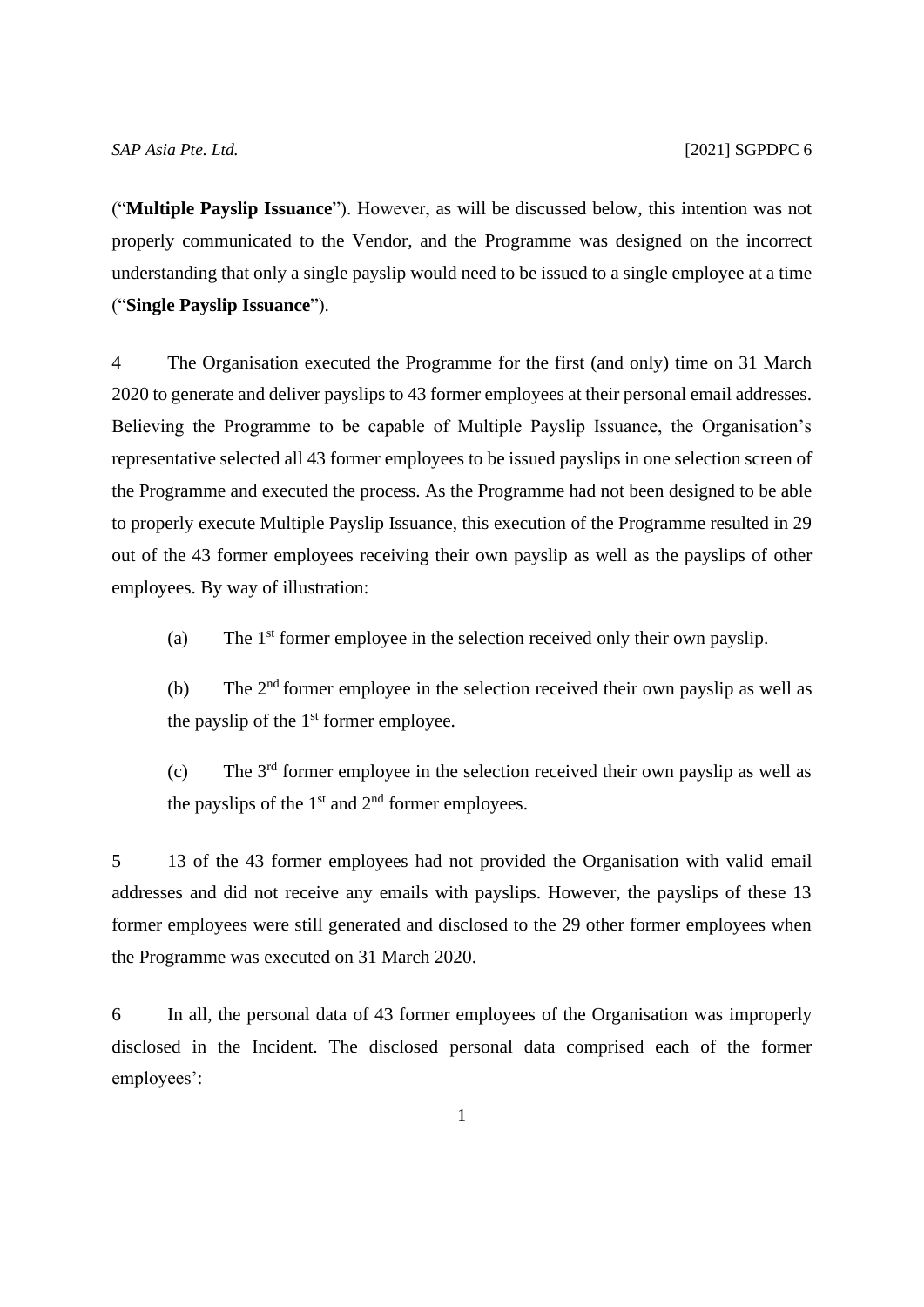- (a) Name;
- (b) NRIC or FIN number;
- (c) Employment number;
- (d) Bank account number;
- (e) Monthly basic salary;
- (f) Detailed breakdown of current payment; and
- (g) Year-To-Date earnings and deductions.

#### *Remedial actions*

7 Following the Incident, as part of remedial actions, the Organisation:

(a) Emailed all 43 former employees on 1 April 2020 informing them about the error and requesting each of them to delete the payslips which were not intended to be emailed to them;

(b) Followed up with the former employees over phone to confirm deletion of the other payslips and received confirmation from 39 of the 43 former employees affected;

(c) Disabled the Programme and reverted to manually generating and emailing payslips to former employees; and

(d) Agreed on continuous process improvements with the Vendor with clear communicated requirements.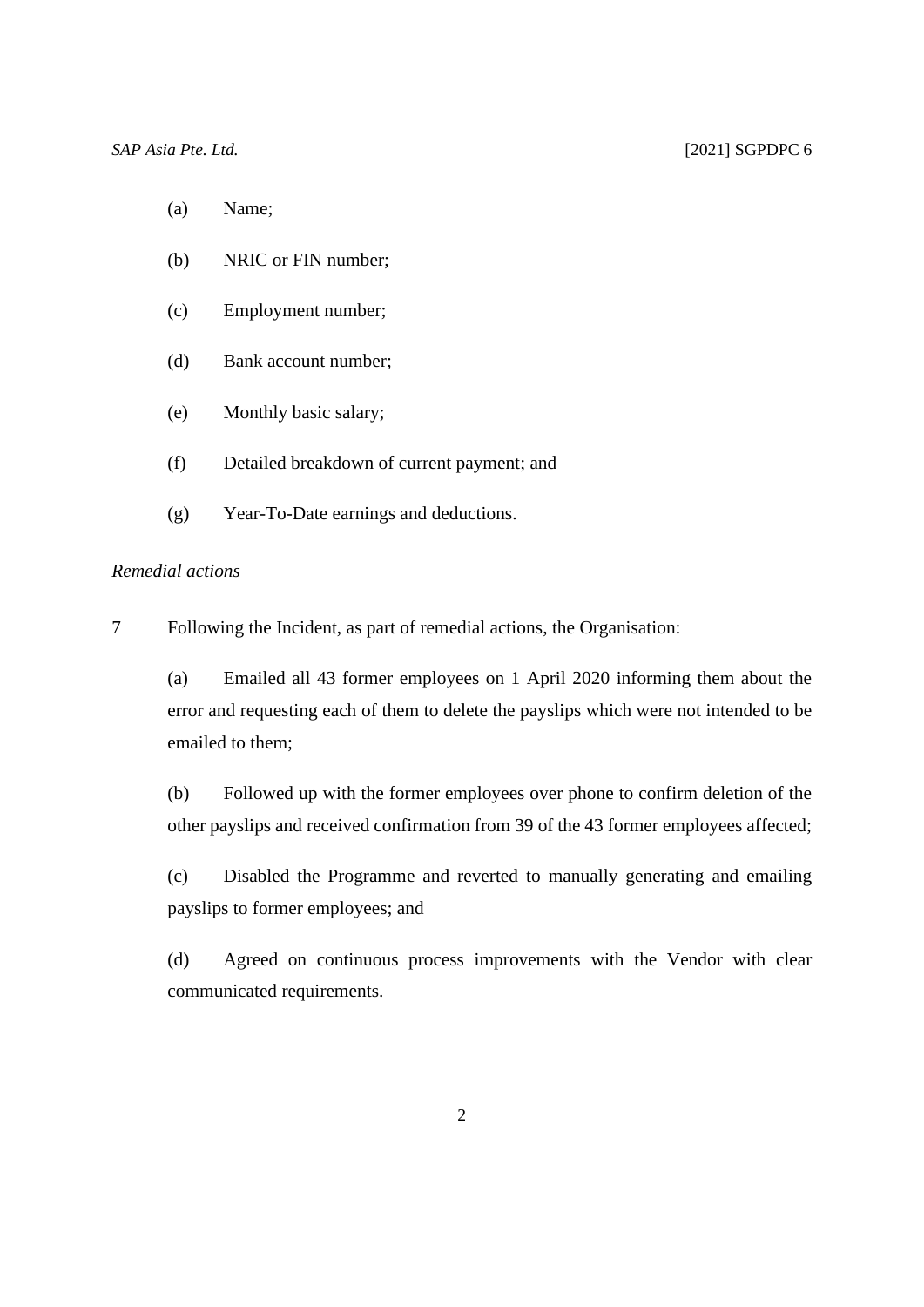#### **Findings and Basis for Determination**

#### *Whether the Organisation contravened the Protection Obligation*

8 Section 24 of the Personal Data Protection Act 2012 ("**PDPA**") requires an organisation to protect personal data in its possession or under its control by making reasonable security arrangements to prevent unauthorised access, collection, use, disclosure, copying, modification, disposal or similar risks (the "**Protection Obligation**").

9 In this case, the Organisation, a data controller, engaged the Vendor to develop a new feature for its IT systems which processed personal data in its possession (i.e. the Programme). The development of the Programme had obvious implications for the way in which the former employees' personal data would be processed. However, in developing the Programme, the Vendor did not process personal data on behalf of the Organisation and was not the Organisation's data intermediary in this regard. Accordingly, the Protection Obligation in respect of the former employees' personal data was borne solely by the Organisation.

10 In the context of the Programme's development, the Organisation's responsibilities under the Protection Obligation included ensuring that:

(a) The specifications provided to the Vendor accurately reflected the intended use of the IT feature being developed; and

(b) Pre-launch testing of the new feature was accurately scoped to simulate the full range of intended use of the new feature.

11 For the reasons set out below, the Organisation failed both of these responsibilities.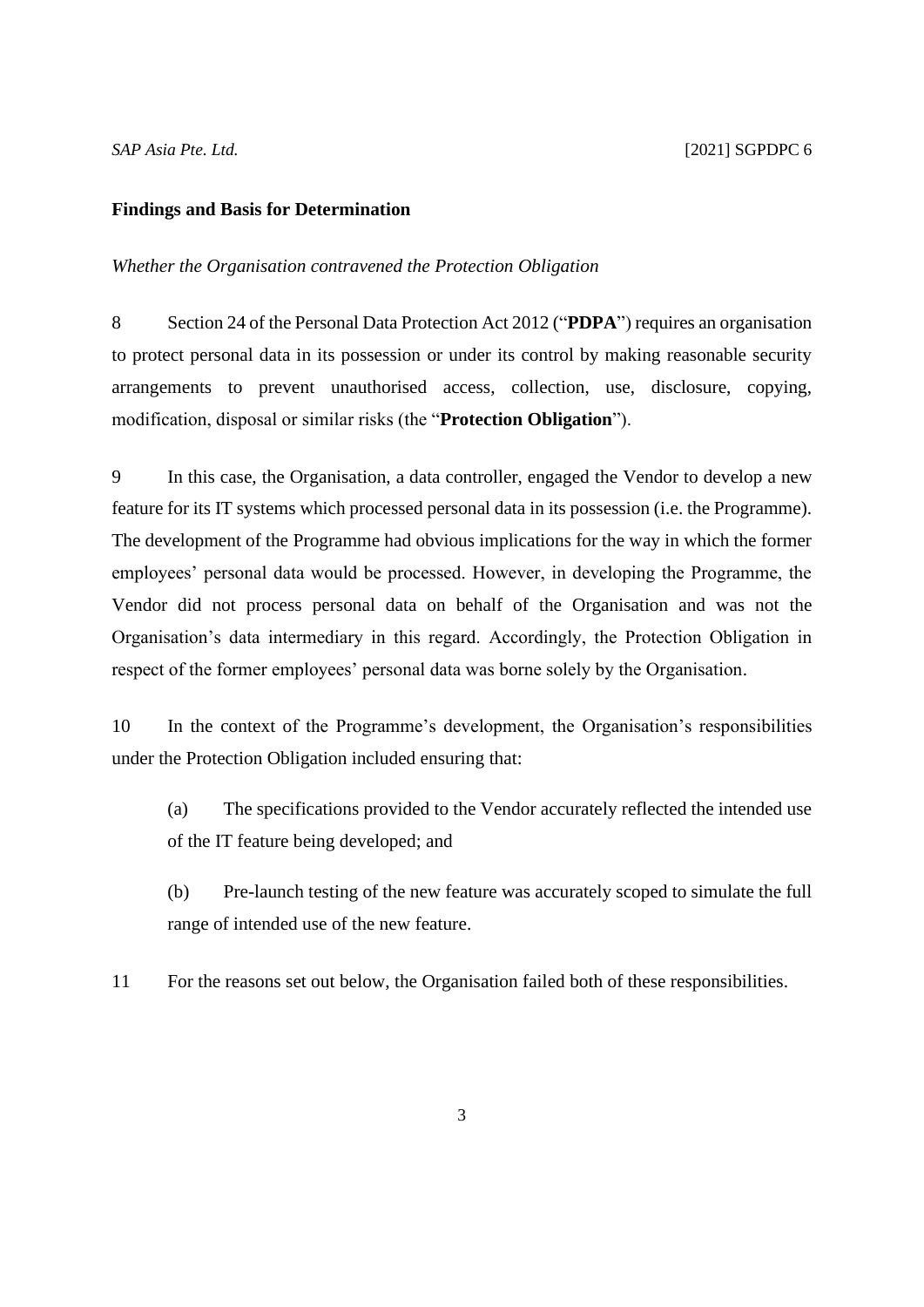#### *SAP Asia Pte. Ltd.* [2021] SGPDPC 6

#### *Failure to adequately specify requirements for the Programme*

12 It is a data controller's responsibility to ensure that external vendors who are engaged to modify its IT systems know the scope of their work. As stated in *(1) Smiling Orchid (S) Pte Ltd; (2) T2 Web Pte Ltd; (3) Cybersite Services Pte Ltd; (4) East Wind Solutions Pte Ltd* [2016] SGPDPC 19 at [51]:

" *Data controllers that* (engage) *outsourced service providers have to be clear about the nature and extent of services that the service provider is to provide. There must be a clear meeting of minds as to the services that the service provider has agreed to undertake, and this should be properly documented."*

13 This does not mean that *all* organisations will be expected to be able to give detailed technical instructions to their IT vendors. As clarified in *MDIS Corporation Pte Ltd* [2020] SGPDPC 11 at [14]:

*"While an organisation may not have — or need to have — the requisite level of technical expertise, a responsible organisation would have engaged competent service providers and made genuine attempts to give proper instructions. The Organisation is only expected to articulate its business requirements as owner of the system, which the service provider can translate into technical requirements. In addition, as the data controller, the Organisation is required to exercise reasonable oversight to ensure that its instructions are carried out."*

[emphasis added]

14 In previous enforcement decisions, the Commissioner has held organisations in breach of the Protection Obligation for failing to properly communicate business requirements for design changes to IT features: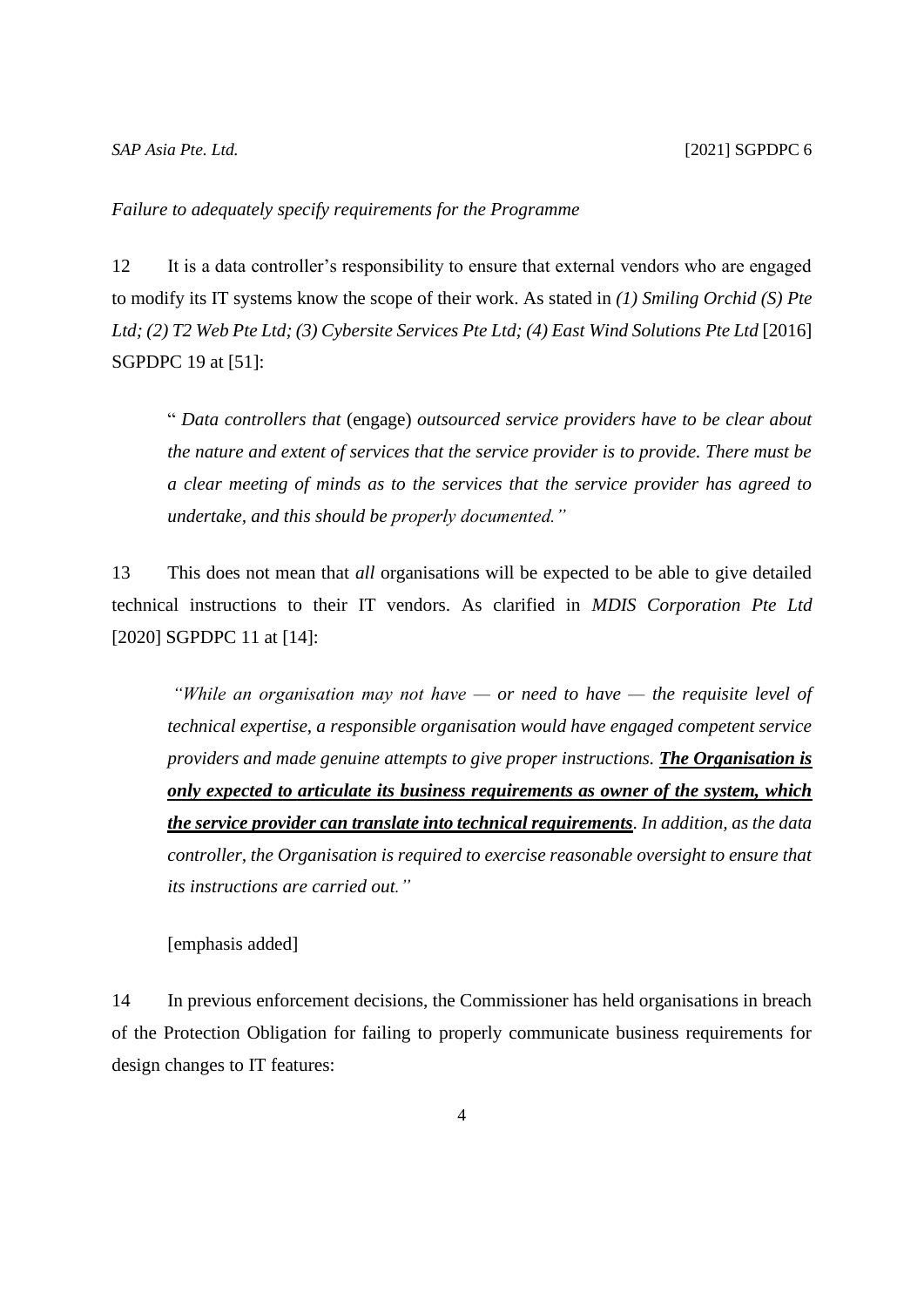(a) In *Singapore Cricket Association and another* [2018] SGPDPC 19, the organisation engaged a vendor to redesign its website, including certain pages featuring profiles of its registered players. The organisation's requirements were conveyed to the vendor piecemeal - in meetings, through phone calls, and over text messages. As a result, the vendor misunderstood the intended contents for the player profile pages and incorrectly disclosed around 100 players' personal data including NRIC numbers and contact information as part of the redesigned website.

(b) In *The Central Depository (Pte) Limited & another* [2019] SGPDPC 24, the organisation engaged a vendor to develop software to generate and issue notification letters to its customers. However, the organisation failed to provide the vendor with clear specifications and representative test data that covered the full range of data to be processed and the various processing scenarios. As such, the vendor incorrectly assumed that a particular dataset would always have 4 lines of data to extract for each letter, when in fact, that dataset could have also had 1, 2, or 3 lines of data. This resulted in a design error that caused the inadvertent disclosure of 1,358 customers' personal data to the wrong recipients when the software was deployed.

(c) In *Horizon Fast Ferry Pte Ltd* [2019] SGPDPC 27, a ferry operator engaged a vendor to redesign its booking website. There was no written contract between the parties, and all instructions and requirements for the redesign were conveyed verbally or over text messages. As a result, the vendor misunderstood the scope of the redesign and incorrectly imported an auto-population feature from one of the organisation's *internal* systems to the redesigned website. This caused the booking form on the redesigned website to automatically populate all fields in the form whenever a passport number that matched an entry in the organisation's passenger database was entered. As a result, the personal data of close to 300,000 of the organisation's passengers was exposed to the risk of unauthorised access.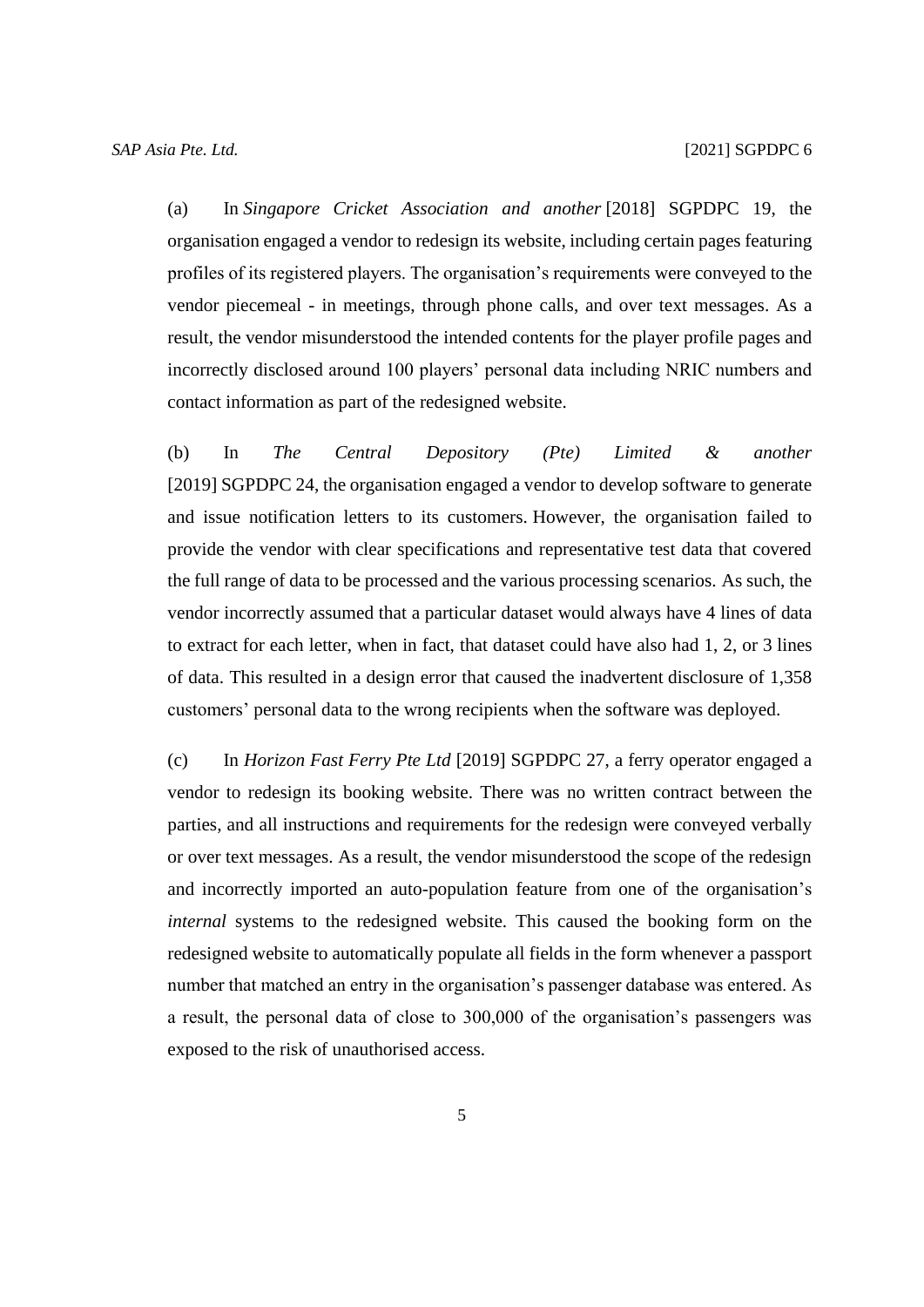15 In the present case, the Organisation failed to make clear to the Vendor that the Programme was intended to be used for Multiple Payslip Issuance. This resulted in the Vendor designing the Programme under the wrong impression that all that was required by the Organisation was Single Payslip Issuance.

16 The misunderstanding between the Organisation and Vendor was attributable to the Organisation's instructions in relation to development of the Programme being brief and ambiguous. The Organisation's instructions to the Vendor were contained in a short service request which read as follows:

"*HI Team,*

*Can you please enhance the program* (…) *where by when i key in the employee id,* (…) *then A template of the email with the payslip is send to the selected employee?*

*Thanks*!"

[emphasis added]

17 The request only referred to a payslip to be sent to a "*selected employee*" (i.e. in the singular) and not multiple employees (i.e. plural).

18 This reference to using the Programme for a single employee (as opposed to multiple employees) was repeated by the Organisation when later responding to clarifications sought by the Vendor as to why payslips needed to be sent to external email addresses:

*"HI* (…)*,*

*The sending of email to private address is necessary as we are require to provide payslip to ex employee when ever there is a payment. This is for <i>employee* who have *left the organization.*

*Thanks!"*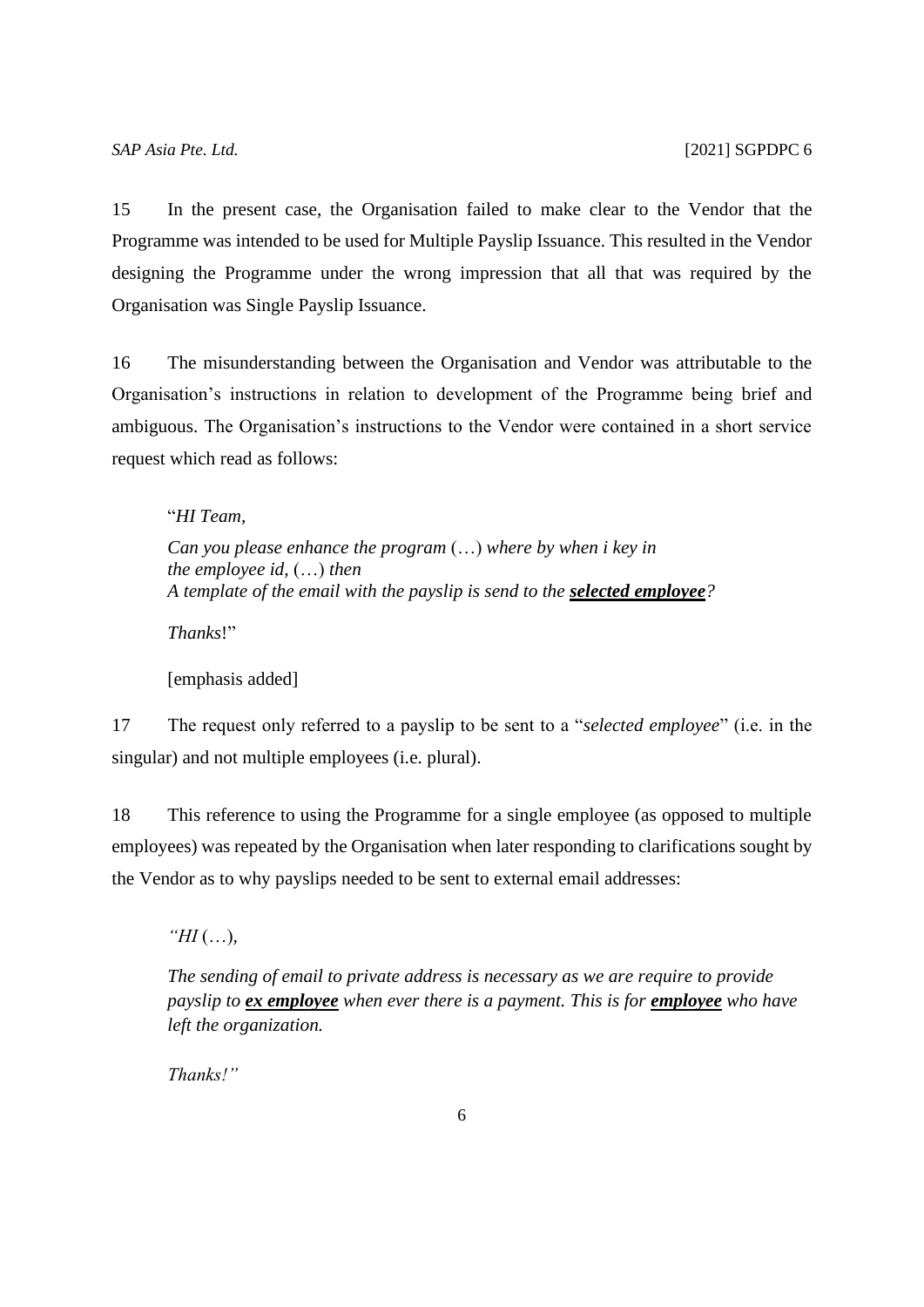19 Apart from these communications, there was no other documentation of the Multiple Payslip Issuance requirement. If the Organisation intended to use the Programme to send payslips in a single instance to multiple former employees (i.e. Multiple Payslip Issuance) this should have been clearly communicated as a required specification for the Programme. The Organisation's failure to properly communicate its business requirements to the Vendor resulted in the Programme being inadvertently designed in an insecure way.

#### *Failure to carry out adequate user acceptance testing*

20 The Organisation's failure to specify Multiple Payslip Issuance as a required functionality of the Programme was compounded by its failure to include any Multiple Payslip Issuance scenarios in its user-acceptance testing ("**UAT**") for the Programme (i.e. testing carried out prior to deploying the Programme for use as part of the HR System).

21 Pre-launch testing is an important means of identifying data protection risks before new IT features are deployed in a live environment, and this has also been emphasised in the Commission's recently published handbook, *How to Guard Against Common Types of Data Breaches<sup>1</sup>* :

*"Most organisations fail to recognise that proper testing can help them to identify defects in programming before a system is launched. Sufficient resources should be allocated for testing, and a comprehensive UAT should ensure good test coverage of scenarios including possible user journeys and exception handling. Organisations should also ensure that the planned UAT scenarios match real-world usage. This can be done through a comprehensive gathering of business requirements and identification of relevant usage scenarios by potential users. These should be driven by the business owner."*

<sup>&</sup>lt;sup>1</sup> [https://www.pdpc.gov.sg/news-and-events/announcements/2021/05/handbook-on-how-to-guard-against](https://www.pdpc.gov.sg/news-and-events/announcements/2021/05/handbook-on-how-to-guard-against-common-types-of-data-breaches-now-available)[common-types-of-data-breaches-now-available](https://www.pdpc.gov.sg/news-and-events/announcements/2021/05/handbook-on-how-to-guard-against-common-types-of-data-breaches-now-available)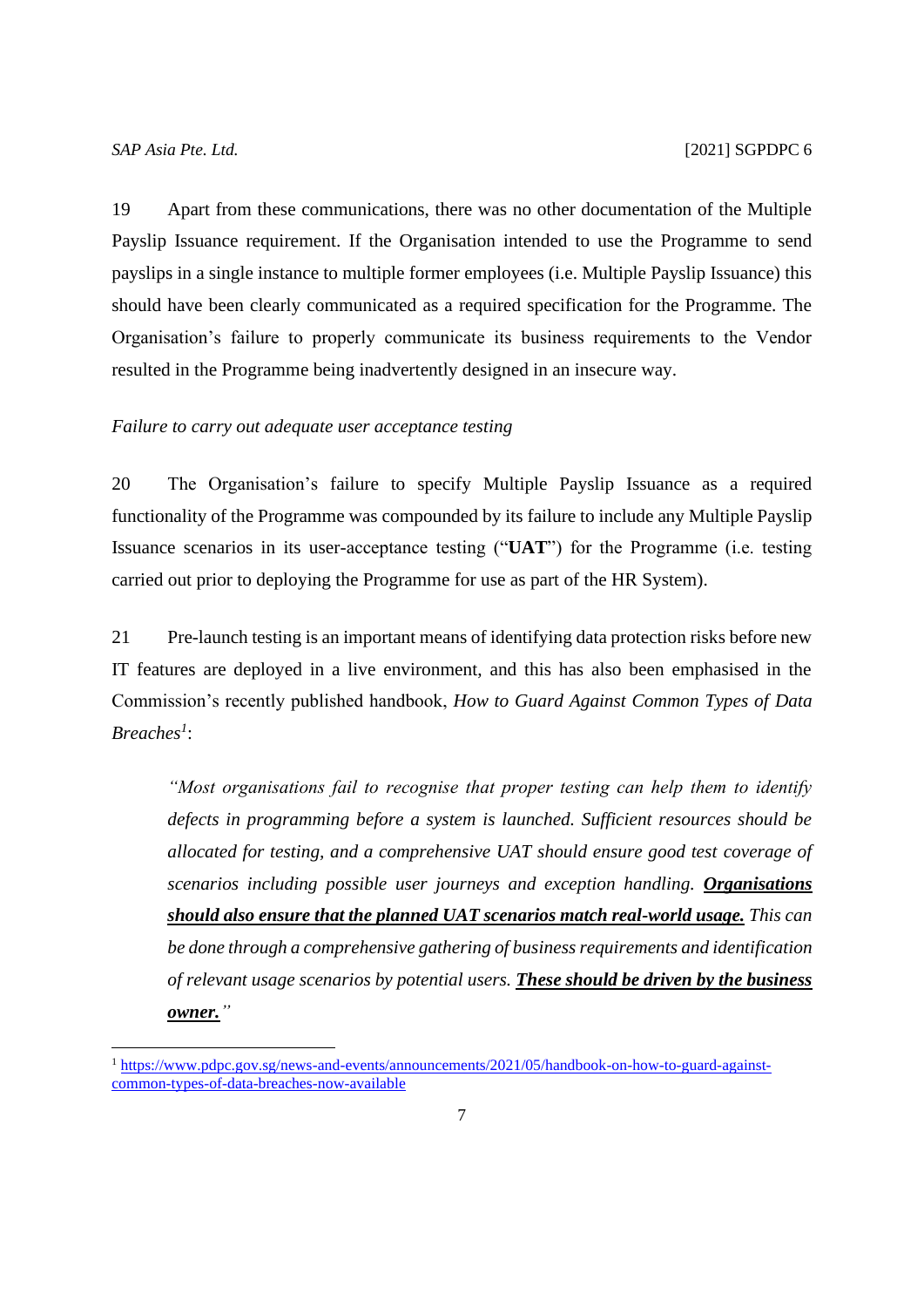#### [emphasis added]

22 In previous enforcement decisions, organisations have been held in breach of the Protection Obligation for failing to properly scope pre-launch testing to simulate real-world use of new IT features:

(a) In *Option Gift Pte Ltd* [2019] SGPDPC 10, the organisation developed a programme to send email confirmations to persons who had made gift redemption requests. The programme was intended to send a single email confirmation to each recipient. However, a coding error meant that while the first email was sent to the first recipient (as intended), the second email was sent to both the first and second recipient and so on (i.e. a similar type of error as in the Incident as described at [4] above). The organisation's UAT was found to be inadequate as the programme had only been tested by sending confirmation emails to the *same* internal email address. There was no testing that simulated the intended use of the programme to send emails to multiple recipients.

(b) In *AIA Singapore Private Limited* [2019] SGPDPC 20, the organisation employed an automated system to generate and send different types of letters to its customers. A fix had been deployed to correct an earlier programming error but ended up introducing a further error. When different types of letters were processed in one batch, the further error caused letters to be sent to the wrong recipients. The organisation's testing prior to deploying the fix had only simulated scenarios in which one letter was generated at a time. However, this did not replicate the real-world use of the system as letters were ordinarily generated and dispatched in batches.

(c) In *Grabcar Pte Ltd* [2020] SGPDPC 14, an update deployed for the organisation's mobile application inadvertently exposed the personal data of some users to the risk of unauthorised access by other users. The error arose because the effect of the update on a particular caching mechanism had not been detected in testing. This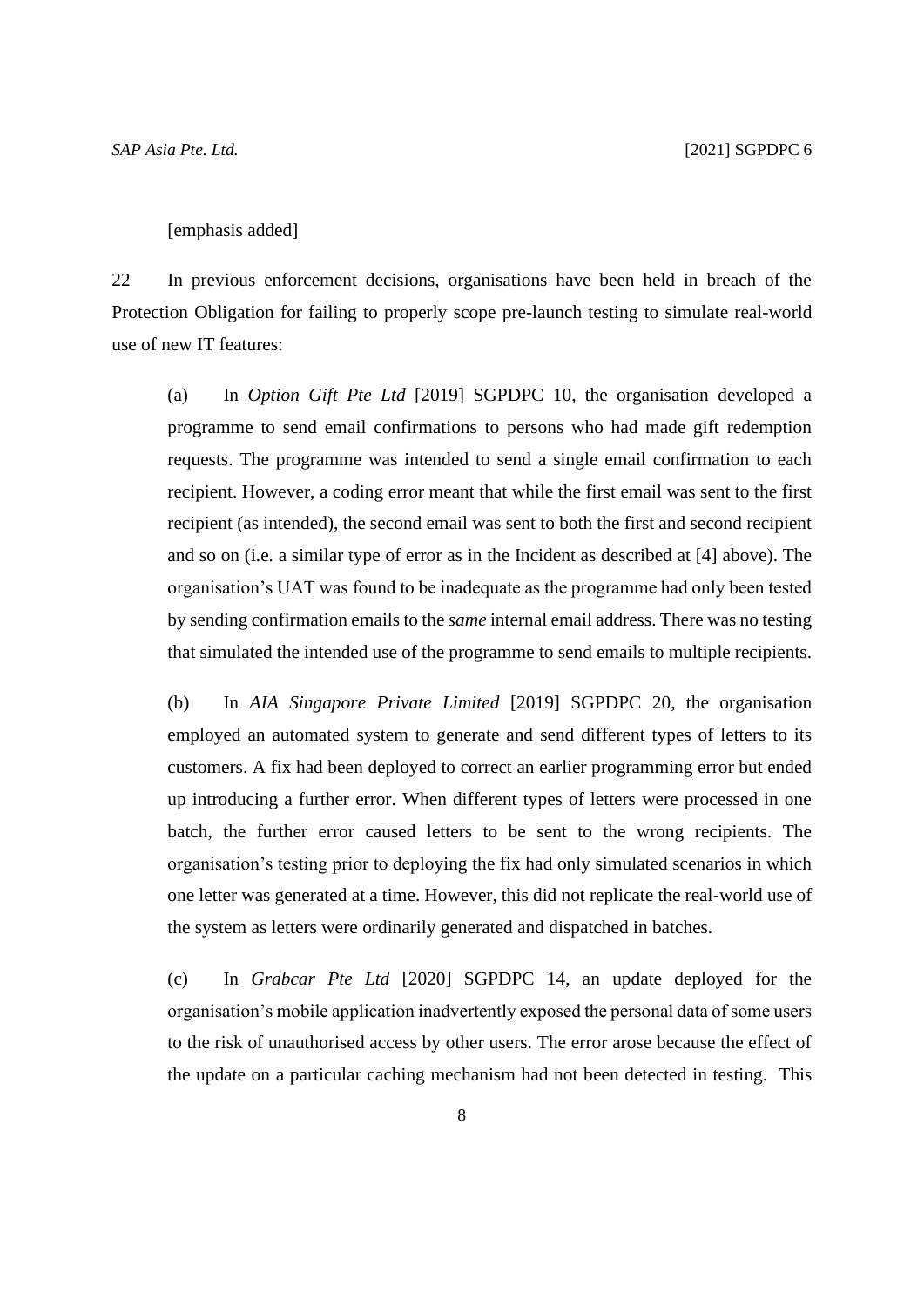was partly because the organisation failed to test the update in scenarios where multiple users were accessing the application concurrently (which was a foreseeable real-world scenario).

23 Similar to the above precedents, in the present case, the Organisation's representative only conducted 2 test scenarios as part of UAT, and both only involved Single Payslip Issuance. The failure to test Multiple Payslip Issuance as part of UAT meant that the testing was inadequate to simulate the Organisation's intended use of the Programme, and the Programme's incapability of handling Multiple Payslip Issuance was not picked up at the testing stage as it should have.

24 For the above reasons, the Organisation was determined to have breached the Protection Obligation in respect of the former employees' personal data disclosed in the Incident.

#### **The Commissioner's Directions**

25 In determining whether to impose a financial penalty on the Organisation pursuant to section 48J(1) of the PDPA, and if so, the amount of such financial penalty, the factors listed at section 48J(6) of the PDPA were taken into account, as well as the following mitigating factors:

#### Mitigating Factors

(a) The Organisation took prompt remedial actions after being notified of the Incident; and

(b) The Organisation was cooperative during the investigations.

26 Having considered all the relevant factors of this case, the Commissioner hereby requires the Organisation to pay a financial penalty of \$13,500 within 30 days from the date of